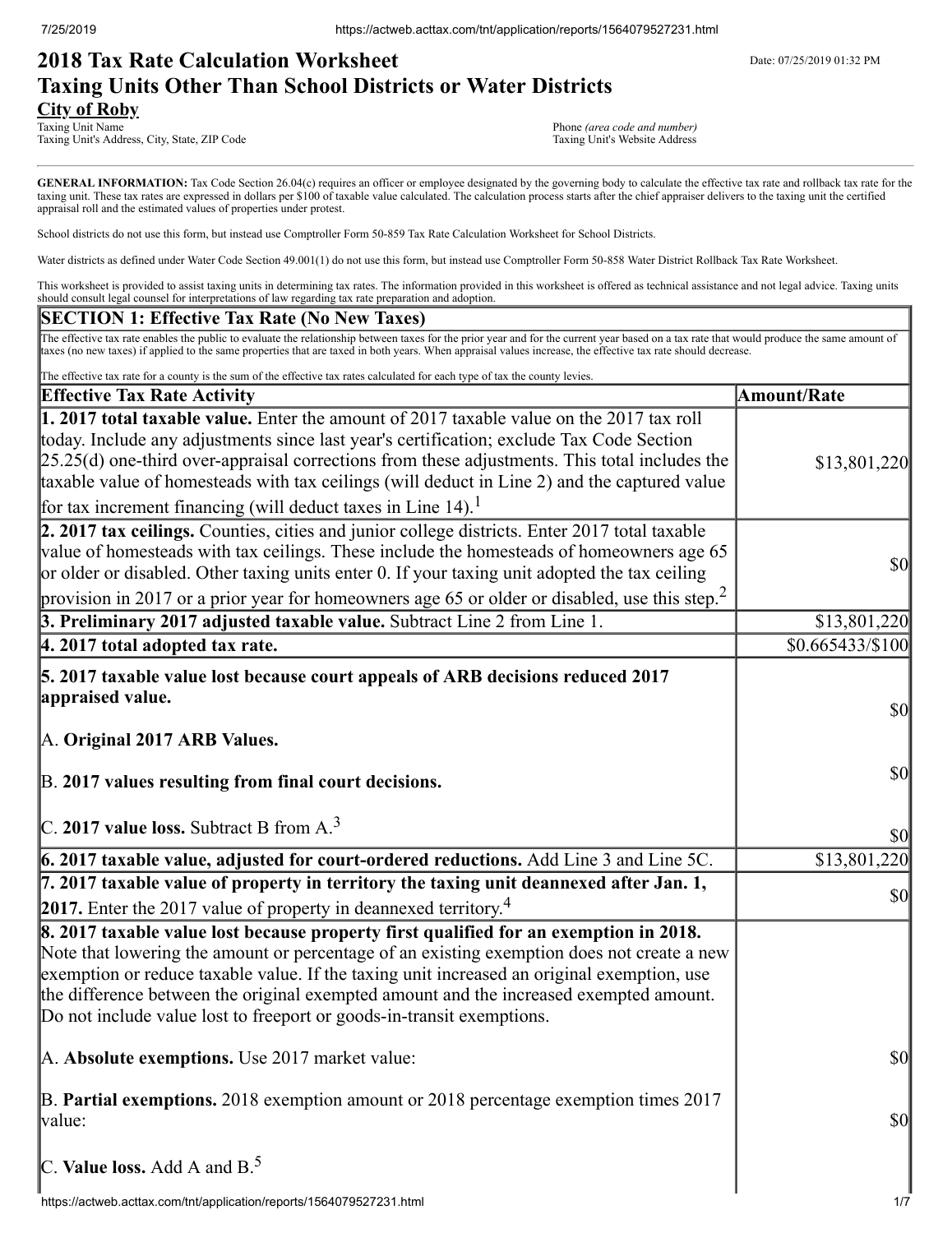|                                                                                                                                                                                                                                                                                                                                                                                                  | $\vert \mathbf{S} \mathbf{0} \vert$ |
|--------------------------------------------------------------------------------------------------------------------------------------------------------------------------------------------------------------------------------------------------------------------------------------------------------------------------------------------------------------------------------------------------|-------------------------------------|
| 9. 2017 taxable value lost because property first qualified for agricultural appraisal (1-<br>d or 1-d-1), timber appraisal, recreational/scenic appraisal or public access airport                                                                                                                                                                                                              |                                     |
| special appraisal in 2018. Use only properties that qualified in 2018 for the first time; do<br>not use properties that qualified in 2017.                                                                                                                                                                                                                                                       |                                     |
| A. 2017 market value:                                                                                                                                                                                                                                                                                                                                                                            | $\vert \$\text{O}\vert$             |
| B. 2018 productivity or special appraised value:                                                                                                                                                                                                                                                                                                                                                 | \$0                                 |
| C. Value loss. Subtract B from $A6$                                                                                                                                                                                                                                                                                                                                                              | \$0                                 |
| 10. Total adjustments for lost value. Add lines 7, 8C and 9C.                                                                                                                                                                                                                                                                                                                                    | \$0                                 |
| 11. 2017 adjusted taxable value. Subtract Line 10 from Line 6.                                                                                                                                                                                                                                                                                                                                   | \$13,801,220                        |
| 12. Adjusted 2017 taxes. Multiply Line 4 by Line 11 and divide by \$100.                                                                                                                                                                                                                                                                                                                         | \$91,837                            |
| 13. Taxes refunded for years preceding tax year 2017. Enter the amount of taxes refunded                                                                                                                                                                                                                                                                                                         |                                     |
| by the taxing unit for tax years preceding tax year 2017. Types of refunds include court                                                                                                                                                                                                                                                                                                         |                                     |
| decisions, Tax Code Section 25.25(b) and (c) corrections and Tax Code Section 31.11                                                                                                                                                                                                                                                                                                              | $\sqrt{50}$                         |
| payment errors. Do not include refunds for tax year 2017. This line applies only to tax years                                                                                                                                                                                                                                                                                                    |                                     |
| preceding tax year 2017. <sup>7</sup>                                                                                                                                                                                                                                                                                                                                                            |                                     |
| 14. Taxes in tax increment financing (TIF) for tax year 2017. Enter the amount of taxes                                                                                                                                                                                                                                                                                                          |                                     |
| paid into the tax increment fund for a reinvestment zone as agreed by the taxing unit. If the                                                                                                                                                                                                                                                                                                    | $\vert \$\text{O}\vert$             |
| taxing unit has no 2018 captured appraised value in Line 16D, enter $0.8$                                                                                                                                                                                                                                                                                                                        |                                     |
| 15. Adjusted 2017 taxes with refunds and TIF adjustment. Add Lines 12 and 13, subtract                                                                                                                                                                                                                                                                                                           | \$91,837                            |
| Line 14. $9$                                                                                                                                                                                                                                                                                                                                                                                     |                                     |
| 16. Total 2018 taxable value on the 2018 certified appraisal roll today. This value<br>includes only certified values and includes the total taxable value of homesteads with tax<br>ceilings (will deduct in Line 18). These homesteads include homeowners age 65 or older or<br>disabled. $10$                                                                                                 |                                     |
| A. Certified values:                                                                                                                                                                                                                                                                                                                                                                             | \$14,744,210                        |
| B. Counties: Include railroad rolling stock values certified by the Comptroller's office:                                                                                                                                                                                                                                                                                                        | $\vert \$\text{O}\vert$             |
| $\mathbb C$ . Pollution control and energy storage system exemption : Deduct the value of property                                                                                                                                                                                                                                                                                               |                                     |
| exempted for the current tax year for the first time as pollution control or energy storage<br>system property:                                                                                                                                                                                                                                                                                  | $\vert \mathbf{S} \mathbf{0} \vert$ |
|                                                                                                                                                                                                                                                                                                                                                                                                  |                                     |
| <b>D. Tax increment financing:</b> Deduct the $2018$ captured appraised value of property taxable<br>by a taxing unit in a tax increment financing zone for which the 2018 taxes will be deposited<br>into the tax increment fund. Do not include any new property value that will be included in<br>Line 21 below. <sup>11</sup>                                                                | $\vert \$\text{O}\vert$             |
| E. Total 2018 value. Add A and B, then subtract C and D.                                                                                                                                                                                                                                                                                                                                         | \$14,744,210                        |
| $\left 17.\right.$ Total value of properties under protest or not included on certified appraisal roll. $^{12}$                                                                                                                                                                                                                                                                                  |                                     |
| A. 2018 taxable value of properties under protest. The chief appraiser certifies a list of<br>properties still under ARB protest. The list shows the appraisal district's value and the<br>taxpayer's claimed value, if any, or an estimate of the value if the taxpayer wins. For each of<br>the properties under protest, use the lowest of these values. Enter the total value. <sup>13</sup> | $\vert \mathbf{S} \mathbf{0} \vert$ |
| https://actweb.acttax.com/tnt/application/reports/1564079527231.html                                                                                                                                                                                                                                                                                                                             | 2/7                                 |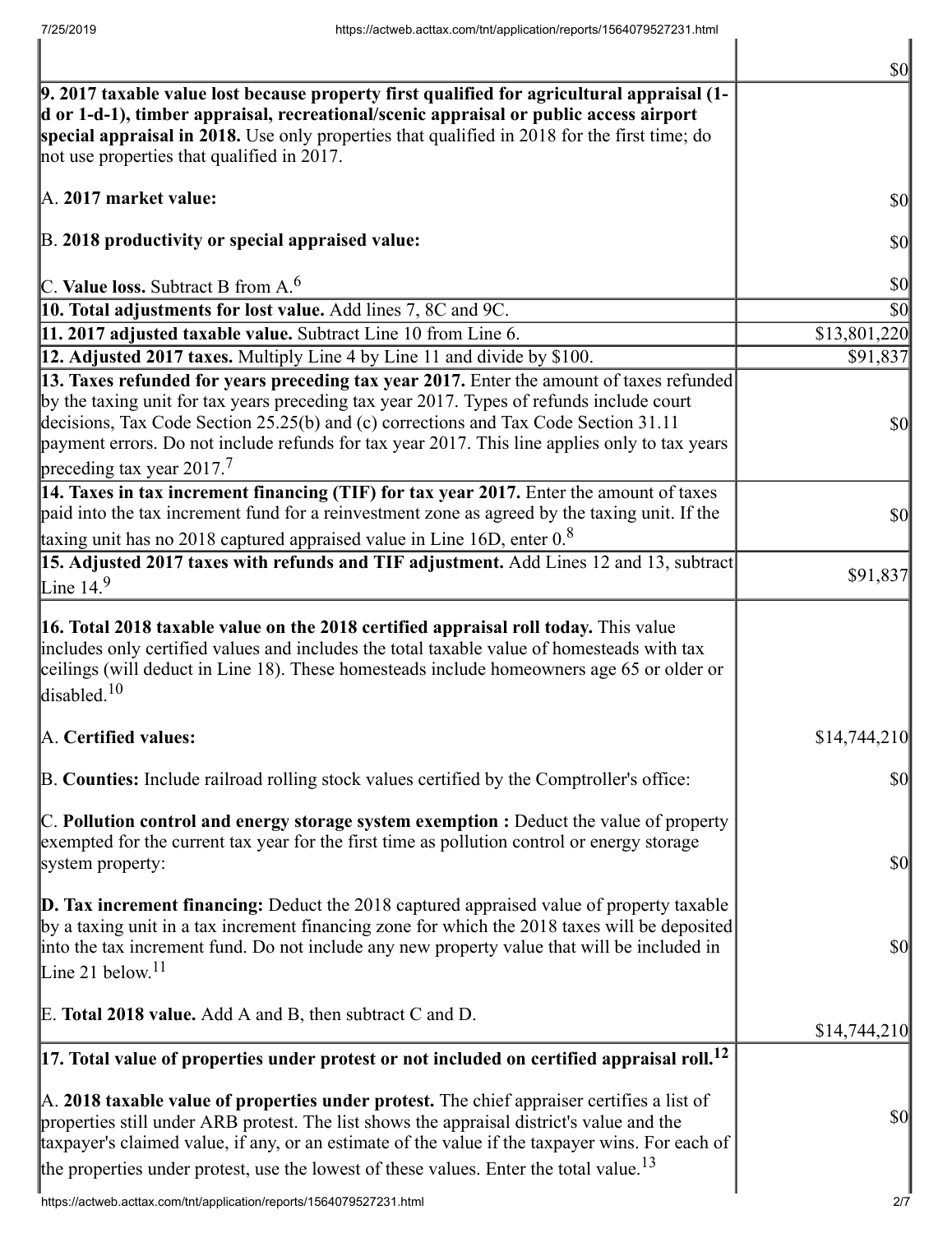| B. 2018 value of properties not under protest or included on certified appraisal roll.<br>The chief appraiser gives taxing units a list of those taxable properties that the chief<br>appraiser knows about, but are not included in the appraisal roll certification. These<br>properties also are not on the list of properties that are still under protest. On this list of<br>properties, the chief appraiser includes the market value, appraised value and exemptions for<br>the preceding year and a reasonable estimate of the market value, appraised value and<br>exemptions for the current year. Use the lower market, appraised or taxable value (as<br>appropriate). Enter the total value. <sup>14</sup> | $\vert \mathbf{S} \mathbf{0} \vert$ |
|--------------------------------------------------------------------------------------------------------------------------------------------------------------------------------------------------------------------------------------------------------------------------------------------------------------------------------------------------------------------------------------------------------------------------------------------------------------------------------------------------------------------------------------------------------------------------------------------------------------------------------------------------------------------------------------------------------------------------|-------------------------------------|
| C. Total value under protest or not certified: Add A and B.                                                                                                                                                                                                                                                                                                                                                                                                                                                                                                                                                                                                                                                              |                                     |
|                                                                                                                                                                                                                                                                                                                                                                                                                                                                                                                                                                                                                                                                                                                          | \$0                                 |
| <b>18. 2018 tax ceilings.</b> Counties, cities and junior colleges enter 2018 total taxable value of                                                                                                                                                                                                                                                                                                                                                                                                                                                                                                                                                                                                                     |                                     |
| homesteads with tax ceilings. These include the homesteads of homeowners age 65 or older<br>or disabled. Other taxing units enter 0. If your taxing units adopted the tax ceiling provision<br>$\left  \text{in } 2017 \text{ or a prior year for home owners age 65 or older or disabled, use this step.} \right $                                                                                                                                                                                                                                                                                                                                                                                                      | \$0                                 |
| 19. 2018 total taxable value. Add Lines 16E and 17C. Subtract Line 18.                                                                                                                                                                                                                                                                                                                                                                                                                                                                                                                                                                                                                                                   | \$14,744,210                        |
| 20. Total 2018 taxable value of properties in territory annexed after Jan. 1, 2017.                                                                                                                                                                                                                                                                                                                                                                                                                                                                                                                                                                                                                                      |                                     |
| Include both real and personal property. Enter the 2018 value of property in territory<br>$\lvert$ annexed. <sup>16</sup>                                                                                                                                                                                                                                                                                                                                                                                                                                                                                                                                                                                                | \$0                                 |
| 21. Total 2018 taxable value of new improvements and new personal property located<br>in new improvements. New means the item was not on the appraisal roll in 2017. An<br>improvement is a building, structure, fixture or fence erected on or affixed to land. New<br>additions to existing improvements may be included if the appraised value can be<br>determined. New personal property in a new improvement must have been brought into the<br>taxing unit after Jan. 1, 2017, and be located in a new improvement. New improvements do<br>include property on which a tax abatement agreement has expired for $2018$ . <sup>17</sup>                                                                             | \$27,530                            |
| 22. Total adjustments to the 2018 taxable value. Add Lines 20 and 21.                                                                                                                                                                                                                                                                                                                                                                                                                                                                                                                                                                                                                                                    | \$27,530                            |
| 23. 2018 adjusted taxable value. Subtract Line 22 from Line 19.                                                                                                                                                                                                                                                                                                                                                                                                                                                                                                                                                                                                                                                          | \$14,716,680                        |
| 24. 2018 effective tax rate. Divide Line 15 by Line 23 and multiply by $$100.18$                                                                                                                                                                                                                                                                                                                                                                                                                                                                                                                                                                                                                                         | $$0.624033\%100$                    |
| 25. COUNTIES ONLY. Add together the effective tax rates for each type of tax the county                                                                                                                                                                                                                                                                                                                                                                                                                                                                                                                                                                                                                                  |                                     |
| levies. The total is the 2018 county effective tax rate. <sup>19</sup>                                                                                                                                                                                                                                                                                                                                                                                                                                                                                                                                                                                                                                                   |                                     |
|                                                                                                                                                                                                                                                                                                                                                                                                                                                                                                                                                                                                                                                                                                                          |                                     |

| <sup>1</sup> Tex. Tax Code Section $26.012(14)$ | $^{9}$ Tex. Tax Code Section 26.012(13)              |
|-------------------------------------------------|------------------------------------------------------|
| <sup>2</sup> Tex. Tax Code Section $26.012(14)$ | <sup>10</sup> Tex. Tax Code Section 26.012           |
| $3$ Tex. Tax Code Section 26.012(13)            | <sup>11</sup> Tex. Tax Code Section $26.03(c)$       |
| $4$ Tex. Tax Code Section 26.012(15)            | <sup>12</sup> Tex. Tax Code Section 26.01(c) and (d) |
| $5$ Tex. Tax Code Section 26.012(15)            | <sup>13</sup> Tex. Tax Code Section $26.01(c)$       |
| ${}^{6}$ Tex. Tax Code Section 26.012(15)       | <sup>14</sup> Tex. Tax Code Section $26.01(d)$       |
| $7$ Tex. Tax Code Section 26.012(13)            | <sup>15</sup> Tex. Tax Code Section $26.012(6)$      |
| ${}^{8}$ Tex. Tax Code Section 26.03(c)         | <sup>16</sup> Tex. Tax Code Section $26.012(17)$     |
|                                                 |                                                      |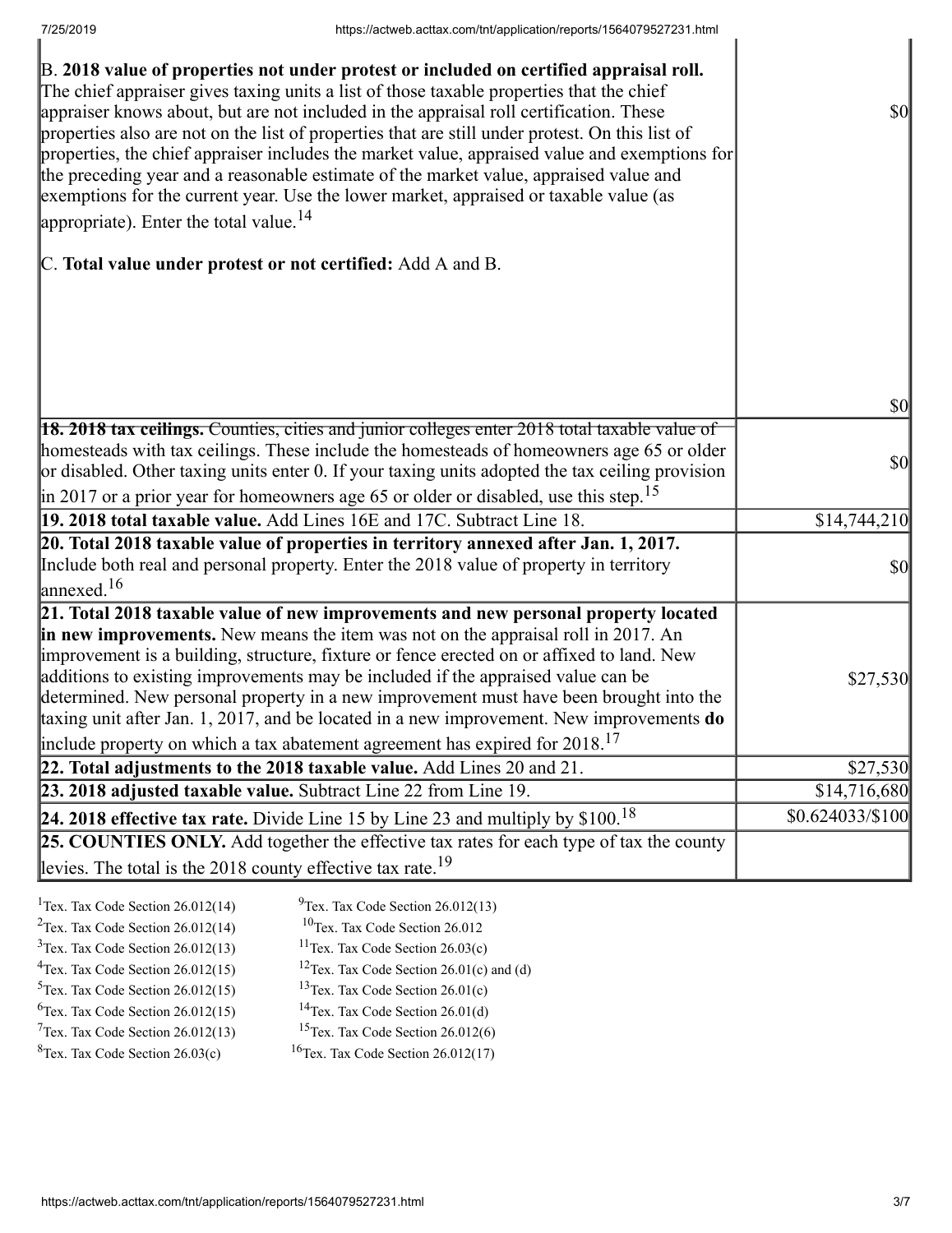# **SECTION 2: Rollback Tax Rate**

The rollback tax rate is split into two separate rates:

- 1. Maintenance and Operations (M&O): The M&O portion is the tax rate that is needed to raise the same amount of taxes that the taxing unit levied in the prior year plus eight percent. This rate accounts for such things as salaries, utilities and day-to-day operations.
- 2. Debt: The debt tax rate includes the debt service necessary to pay the taxing unit's debt payments in the coming year. This rate accounts for principal and interest on bonds and other debt secured by property tax revenue.

The rollback tax rate for a county is the sum of the rollback tax rates calculated for each type of tax the county levies. In most cases the rollback tax rate exceeds the effective tax rate, but occasionally decreases in a taxing unit's debt service will cause the effective tax rate to be higher than the rollback tax rate.

| Rollback Tax Rate Activity                                                                                                                                                                                                                                                                                                                                                                                                                                                                                                                                                                                                                                              | <b>Amount/Rate</b> |
|-------------------------------------------------------------------------------------------------------------------------------------------------------------------------------------------------------------------------------------------------------------------------------------------------------------------------------------------------------------------------------------------------------------------------------------------------------------------------------------------------------------------------------------------------------------------------------------------------------------------------------------------------------------------------|--------------------|
| 26. 2017 maintenance and operations (M&O) tax rate.                                                                                                                                                                                                                                                                                                                                                                                                                                                                                                                                                                                                                     | \$0.665433/\$100   |
| $[27, 2017]$ adjusted taxable value. Enter the amount from Line 11.                                                                                                                                                                                                                                                                                                                                                                                                                                                                                                                                                                                                     | \$13,801,220       |
| 28. 2017 M&O taxes.                                                                                                                                                                                                                                                                                                                                                                                                                                                                                                                                                                                                                                                     |                    |
|                                                                                                                                                                                                                                                                                                                                                                                                                                                                                                                                                                                                                                                                         |                    |
| A. Multiply Line 26 by Line 27 and divide by \$100.                                                                                                                                                                                                                                                                                                                                                                                                                                                                                                                                                                                                                     | \$91,837           |
| B. Cities, counties and hospital districts with additional sales tax: Amount of additional<br>sales tax collected and spent on M&O expenses in 2017. Enter amount from full year's sales<br>tax revenue spent for M&O in 2017 fiscal year, if any. Other taxing units enter 0. Counties<br>exclude any amount that was spent for economic development grants from the amount of<br>sales tax spent.                                                                                                                                                                                                                                                                     | $ 10\rangle$       |
| C. Counties: Enter the amount for the state criminal justice mandate. If second or later year,<br>the amount is for increased cost above last year's amount. Other taxing units enter 0.                                                                                                                                                                                                                                                                                                                                                                                                                                                                                | $ 10\rangle$       |
| D. Transferring function: If discontinuing all of a department, function or activity and<br>transferring it to another taxing unit by written contract, enter the amount spent by the taxing<br>unit discontinuing the function in the 12 months preceding the month of this calculation. If<br>the taxing unit did not operate this function for this 12-month period, use the amount spent<br>in the last full fiscal year in which the taxing unit operated the function. The taxing unit<br>discontinuing the function will subtract this amount in H below. The taxing unit receiving<br>the function will add this amount in H below. Other taxing units enter 0. | $ 10\rangle$       |
| E. Taxes refunded for years preceding tax year 2017: Enter the amount of M&O taxes<br>refunded in the preceding year for taxes before that year. Types of refunds include court<br>decisions, Tax Code Section 25.25(b) and (c) corrections and Tax Code Section 31.11<br>payment errors. Do not include refunds for tax year 2017. This line applies only to tax years<br>preceding tax year 2017.                                                                                                                                                                                                                                                                     | \$0                |
| <b>F. Enhanced indigent health care expenditures:</b> Enter the increased amount for the current<br>year's enhanced indigent health care expenditures above the preceding tax year's enhanced<br>indigent health care expenditures, less any state assistance.                                                                                                                                                                                                                                                                                                                                                                                                          | \$0                |
| G. Taxes in TIF: Enter the amount of taxes paid into the tax increment fund for a<br>reinvestment zone as agreed by the taxing unit. If the taxing unit has no 2018 captured<br>appraised value in Line 16D, enter 0.                                                                                                                                                                                                                                                                                                                                                                                                                                                   | \$0                |
| <b>H. Adjusted M&amp;O Taxes.</b> Add A, B, C, E and F. For taxing unit with D, subtract if<br>discontinuing function and add if receiving function. Subtract G.                                                                                                                                                                                                                                                                                                                                                                                                                                                                                                        | \$91,837           |
| 29. 2018 adjusted taxable value. Enter Line 23 from the Effective Tax Rate Worksheet.                                                                                                                                                                                                                                                                                                                                                                                                                                                                                                                                                                                   | \$14,716,680       |
| 30. 2018 effective maintenance and operations rate. Divide Line 28H by Line 29 and                                                                                                                                                                                                                                                                                                                                                                                                                                                                                                                                                                                      | \$0.624033/\$100   |
| multiply by $$100$ .                                                                                                                                                                                                                                                                                                                                                                                                                                                                                                                                                                                                                                                    |                    |
| $31.2018$ rollback maintenance and operation rate. Multiply Line 30 by 1.08.<br>32. Total 2018 debt to be paid with property taxes and additional sales tax revenue.                                                                                                                                                                                                                                                                                                                                                                                                                                                                                                    | \$0.673955/\$100   |
|                                                                                                                                                                                                                                                                                                                                                                                                                                                                                                                                                                                                                                                                         |                    |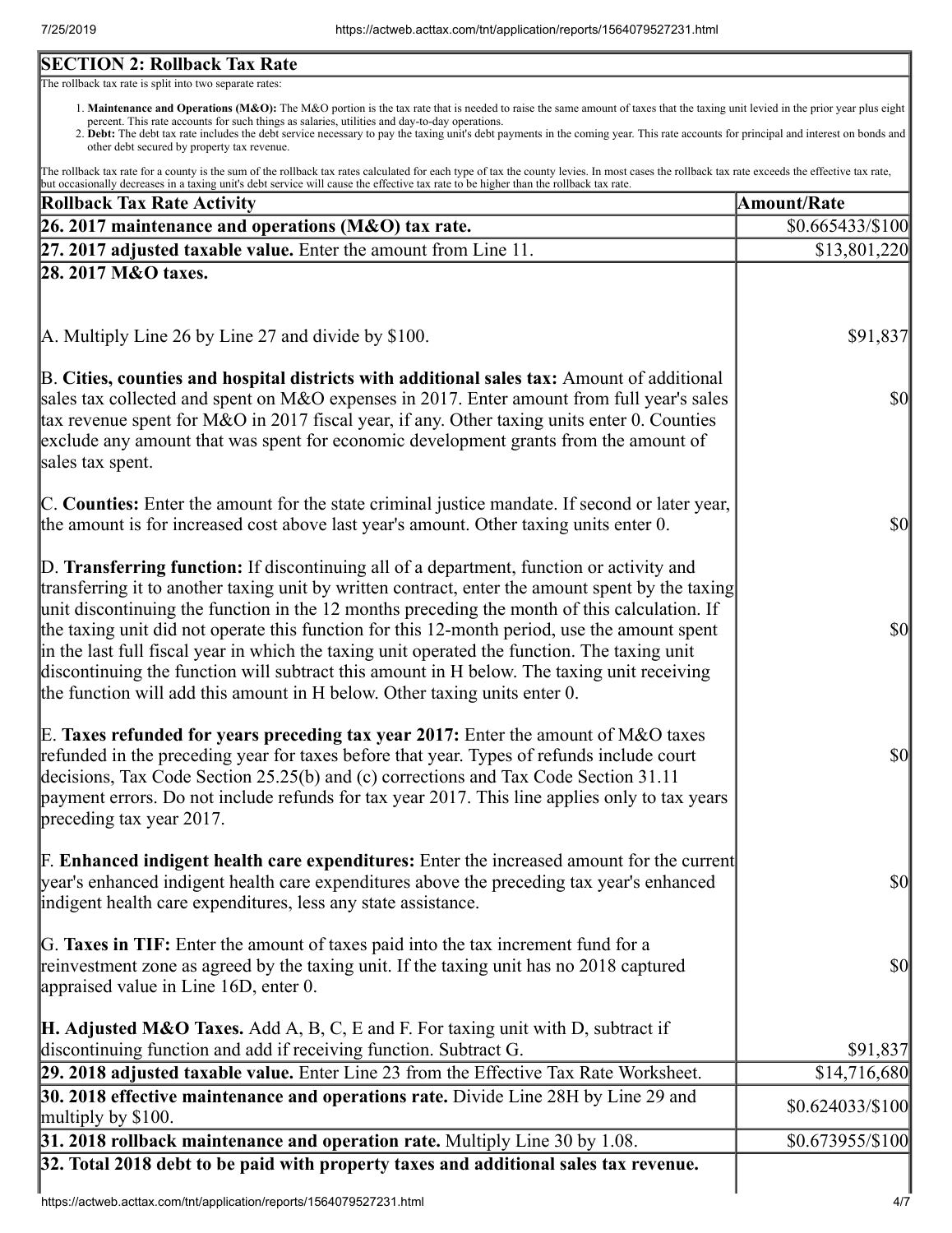| https://actweb.acttax.com/tnt/application/reports/1564079527231.html<br>7/25/2019                                                                                                                                                                                                                                        |                                     |
|--------------------------------------------------------------------------------------------------------------------------------------------------------------------------------------------------------------------------------------------------------------------------------------------------------------------------|-------------------------------------|
| Debt means the interest and principal that will be paid on debts that:                                                                                                                                                                                                                                                   |                                     |
| $(1)$ are paid by property taxes,                                                                                                                                                                                                                                                                                        |                                     |
| $(2)$ are secured by property taxes,                                                                                                                                                                                                                                                                                     |                                     |
| $(3)$ are scheduled for payment over a period longer than one year and                                                                                                                                                                                                                                                   |                                     |
| (4) are not classified in the taxing unit's budget as $M&O$ expenses.                                                                                                                                                                                                                                                    |                                     |
| A. Debt also includes contractual payments to other taxing units that have incurred debts on<br>behalf of this taxing unit, if those debts meet the four conditions above. Include only<br>amounts that will be paid from property tax revenue. Do not include appraisal district budget<br>payments. Enter debt amount. | \$23,940                            |
| B. Subtract unencumbered fund amount used to reduce total debt.                                                                                                                                                                                                                                                          |                                     |
|                                                                                                                                                                                                                                                                                                                          | <b>\$0</b>                          |
| C. Subtract amount paid from other resources.                                                                                                                                                                                                                                                                            |                                     |
|                                                                                                                                                                                                                                                                                                                          |                                     |
| D. Adjusted debt. Subtract B and C from A.                                                                                                                                                                                                                                                                               | $\vert \mathbf{S} \mathbf{O} \vert$ |
|                                                                                                                                                                                                                                                                                                                          |                                     |
|                                                                                                                                                                                                                                                                                                                          | \$23,940                            |
| 33. Certified 2017 excess debt collections. Enter the amount certified by the collector.                                                                                                                                                                                                                                 | \$0                                 |
| 34. Adjusted 2018 debt. Subtract Line 33 from Line 32D.                                                                                                                                                                                                                                                                  | \$23,940                            |
| $35.$ Certified 2018 anticipated collection rate. Enter the rate certified by the collector. If                                                                                                                                                                                                                          | 100.00%                             |
| the rate is 100 percent or greater, enter 100 percent.                                                                                                                                                                                                                                                                   |                                     |
| 36. 2018 debt adjusted for collections. Divide Line 34 by Line 35                                                                                                                                                                                                                                                        | \$23,940                            |
| $\vert$ 37. 2018 total taxable value. Enter the amount on Line 19.                                                                                                                                                                                                                                                       | \$14,744,210                        |
| <b>38. 2018 debt tax rate.</b> Divide Line 36 by Line 37 and multiply by \$100.                                                                                                                                                                                                                                          | $$0.162368/\$100$                   |
| 39. 2018 rollback tax rate. Add Lines 31 and 38.                                                                                                                                                                                                                                                                         | \$0.836323/\$100                    |
| 40. COUNTIES ONLY. Add together the rollback tax rates for each type of tax the county                                                                                                                                                                                                                                   |                                     |
| levies. The total is the 2018 county rollback tax rate.                                                                                                                                                                                                                                                                  |                                     |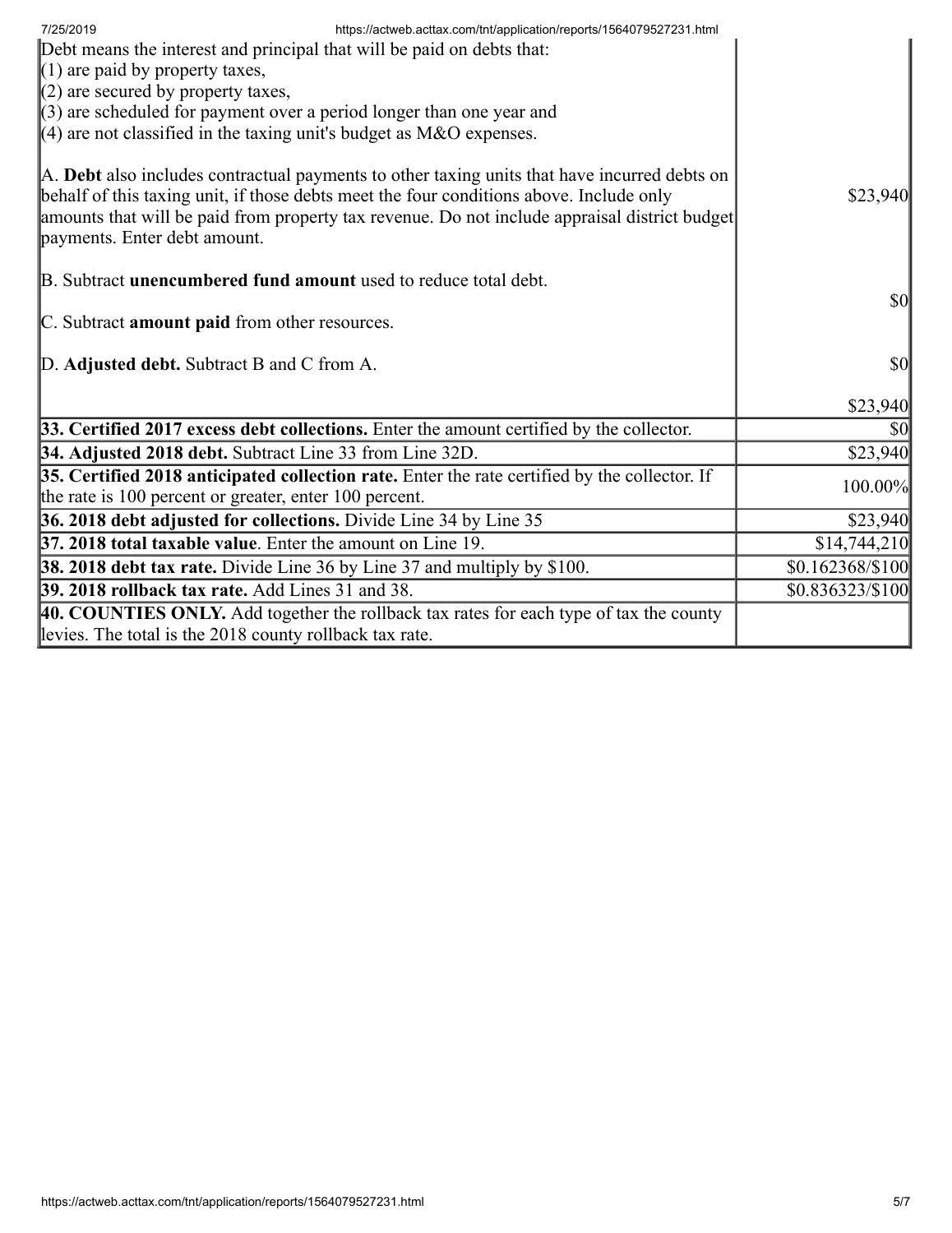| <b>SECTION 3: Additional Sales Tax to Reduce Property Taxes</b>                                                                                                                                                                                                                                                                                                                                               |                    |
|---------------------------------------------------------------------------------------------------------------------------------------------------------------------------------------------------------------------------------------------------------------------------------------------------------------------------------------------------------------------------------------------------------------|--------------------|
| Cities, counties and hospital districts may levy a sales tax specifically to reduce property taxes. Local voters by election must approve imposing or abolishing the additional sales tax. If<br>approved, the taxing unit must reduce its effective and rollback tax rates to offset the expected sales tax revenue.                                                                                         |                    |
| This section should only be completed by a county, city or hospital district that is required to adjust its effective tax rate and/or rollback tax rate because it adopted the additional sales<br>tax.                                                                                                                                                                                                       |                    |
| <b>Activity</b>                                                                                                                                                                                                                                                                                                                                                                                               | <b>Amount/Rate</b> |
| 41. Taxable Sales. For taxing units that adopted the sales tax in November 2017 or May                                                                                                                                                                                                                                                                                                                        |                    |
| 2018, enter the Comptroller's estimate of taxable sales for the previous four quarters. $20$<br>Estimates of taxable sales may be obtained through the Comptroller's Allocation Historical<br><b>Summary</b> webpage. Taxing units that adopted the sales tax before November 2017, skip this<br>line.                                                                                                        | <b>\$0</b>         |
| $\vert$ 42. Estimated sales tax revenue. Counties exclude any amount that is or will be spent for                                                                                                                                                                                                                                                                                                             |                    |
| economic development grants from the amount of estimated sales tax revenue. <sup>21</sup>                                                                                                                                                                                                                                                                                                                     |                    |
| Taxing units that adopted the sales tax in November 2017 or in May 2018.<br>Multiply the amount on Line 41 by the sales tax rate (.01, .005 or .0025, as applicable) and<br>multiply the result by .95. <sup>22</sup><br>$\mathsf{P}$ or $\mathsf{P}$<br>Taxing units that adopted the sales tax before November 2017.<br>Enter the sales tax revenue for the previous four quarters. Do not multiply by .95. | $\frac{1}{2}$      |
| 43. 2018 total taxable value. Enter the amount from Line 37 of the Rollback Tax Rate<br>Worksheet.                                                                                                                                                                                                                                                                                                            | \$14,744,210       |
| 44. Sales tax adjustment rate. Divide Line 42 by Line 43 and multiply by \$100.                                                                                                                                                                                                                                                                                                                               | \$0/\$100          |
| <b>45. 2018 effective tax rate, unadjusted for sales tax.</b> <sup>23</sup> Enter the rate from Line 24 or 25,<br>as applicable, on the Effective Tax Rate Worksheet.                                                                                                                                                                                                                                         | $$0.624033\%100$   |
| $ 46.2018$ effective tax rate, adjusted for sales tax.<br>Taxing units that adopted the sales tax in November 2017 or in May 2018.<br>Subtract Line 44 from Line 45. Skip to Line 47 if you adopted the additional sales tax before<br>November 2017.                                                                                                                                                         | $$0.624033\%100$   |
| 47. 2018 rollback tax rate, unadjusted for sales tax. <sup>24</sup> Enter the rate from Line 39 or 40,<br>as applicable, of the Rollback Tax Rate Worksheet.                                                                                                                                                                                                                                                  | \$0.836323/\$100   |
| $\vert$ 48. 2018 rollback tax rate, adjusted for sales tax. Subtract Line 44 from Line 47.                                                                                                                                                                                                                                                                                                                    | \$0.836323/\$100   |
|                                                                                                                                                                                                                                                                                                                                                                                                               |                    |

<sup>17</sup>Tex. Tax Code Section  $26.012(17)$ 

<sup>18</sup>Tex. Tax Code Section  $26.04(c)$ 

<sup>19</sup>Tex. Tax Code Section 26.04(d)

 $20$ Tex. Tax Code Section 26.041(d)

 $21$ Tex. Tax Code Section 26.041(i)

 $22$ Tex. Tax Code Section 26.041(d)

<sup>23</sup>Tex. Tax Code Section  $26.04(c)$ 

 $24$ Tex. Tax Code Section 26.04(c)